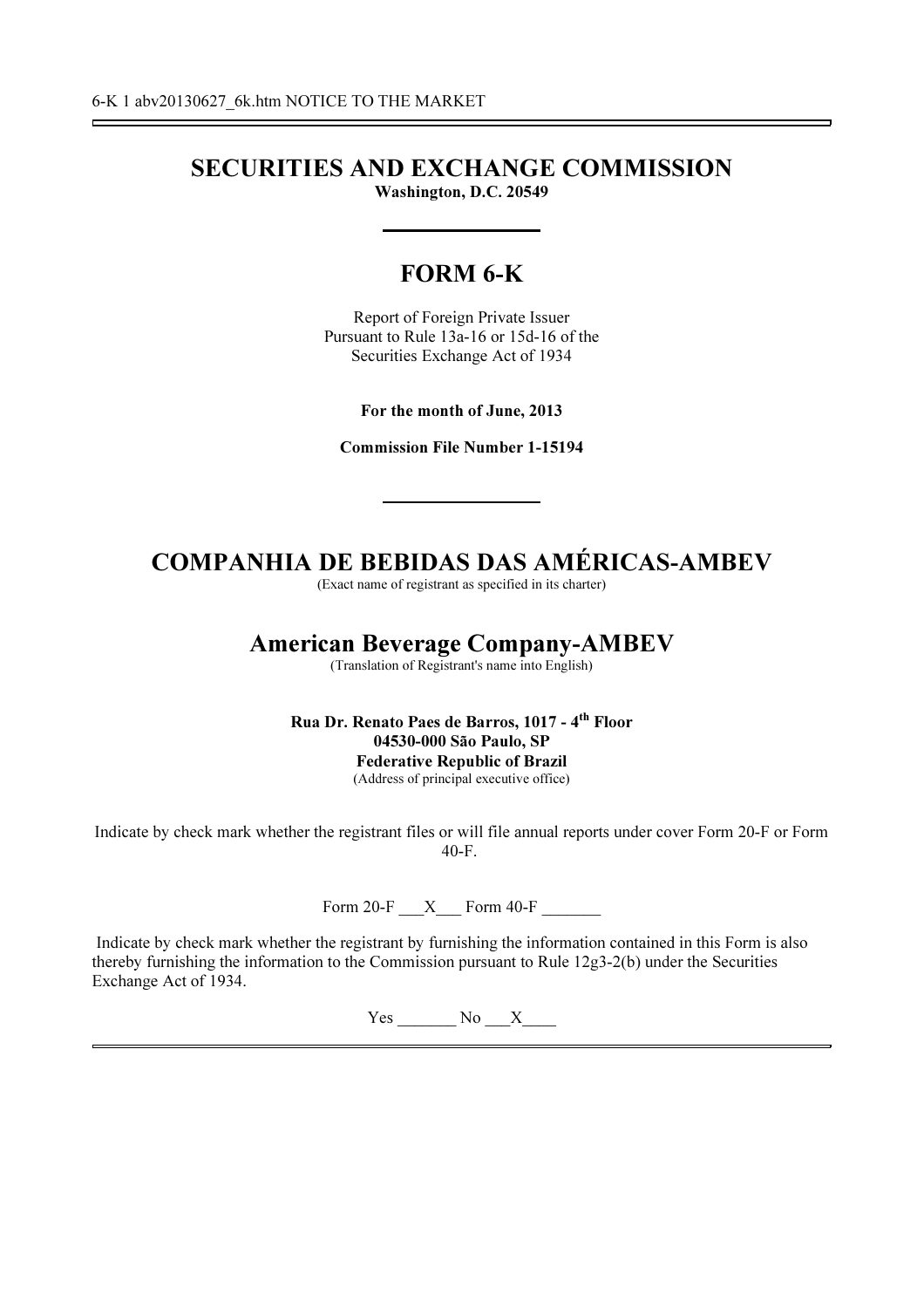## COMPANHIA DE BEBIDAS DAS AMÉRICAS – AMBEV CNPJ No. 02.808.708/0001-07 NIRE 35.300.157.770

## NOTICE TO THE MARKET

Companhia de Bebidas das Américas – Ambev (AMBV3 and AMBV4) (the "Company"), by means of this notice, hereby provides additional information to Shareholders and the market in general in connection with the proposed merger into the asset base of Ambev S.A. ("Ambev S.A.") of all shares issued by the Company and not held by Ambev S.A. (the "Stock Swap Merger"), announced by the material fact notices dated as of December 7, 2012 and May 10, 2013.

On April 2, 2013, the Brazilian Securities Commission ("CVM") en banc decided to waive the Company's preparation of the valuation report required under Section 264 of Law No. 6,404/76, the purpose of which would be to calculate the ratio to exchange Ambev S.A. common shares for Company common and preferred shares, based on the market value of the net equity of those two companies (the "Valuation Report"). Such decision was grounded on a public consultation filed by the Company with the CVM on March 7, 2013, which explained, among other things, that Ambev S.A.'s asset base, at the time of the Stock Swap Merger, would be comprised only by shares of the Company and cash (the "Public Consultation").

Since filing of the Public Consultation, Ambev S.A. initiated a process to liquidate its assets and liabilities, other than cash and Company shares. Notwithstanding the above, Ambev S.A. was confronted with certain obstacles to liquidate certain of its assets given their specific nature. As a result, the following assets and liabilities will remain in the asset base of Ambev S.A. at the time of the Stock Swap Merger:

- Recoverable Taxes (R\$2,350 thousand on March 31, 2013) consisting basically of Withholding Income Tax on Financial Investments and Advanced Income Taxes and Social Security Contribution;
- Deferred Tax Assets (R\$9,594 thousand on March 31, 2013) relating to Deferred Income Tax and Social Security Contribution on Tax Losses;
- Trade Payables (R\$45,574 thousand on March 31, 2013) relating to outstanding balances and provisions to be made for services that are being rendered by several suppliers of Ambev S.A.; and
- Cash equivalents (R\$33,650 thousand estimated on the date of the Stock Swap Merger) comprised of bonds with immediate liquidity.

Therefore, at the moment of the Stock Swap Merger Ambev S.A. will not only have shares issued by the Company and cash, but also the remaining assets and liabilities listed above. As per the above, the value of such assets and liabilities are not material in comparison to the value of the Company shares that will be merged into Ambev S.A.'s asset base as a result of Stock Swap Merger, as (i) they represent only 0.000022% of the market value of such Company shares and (ii) such remaining assets and liabilities are almost equivalent to each other, as a result of which they have no impact on the Stock Swap Merger's exchange ratio.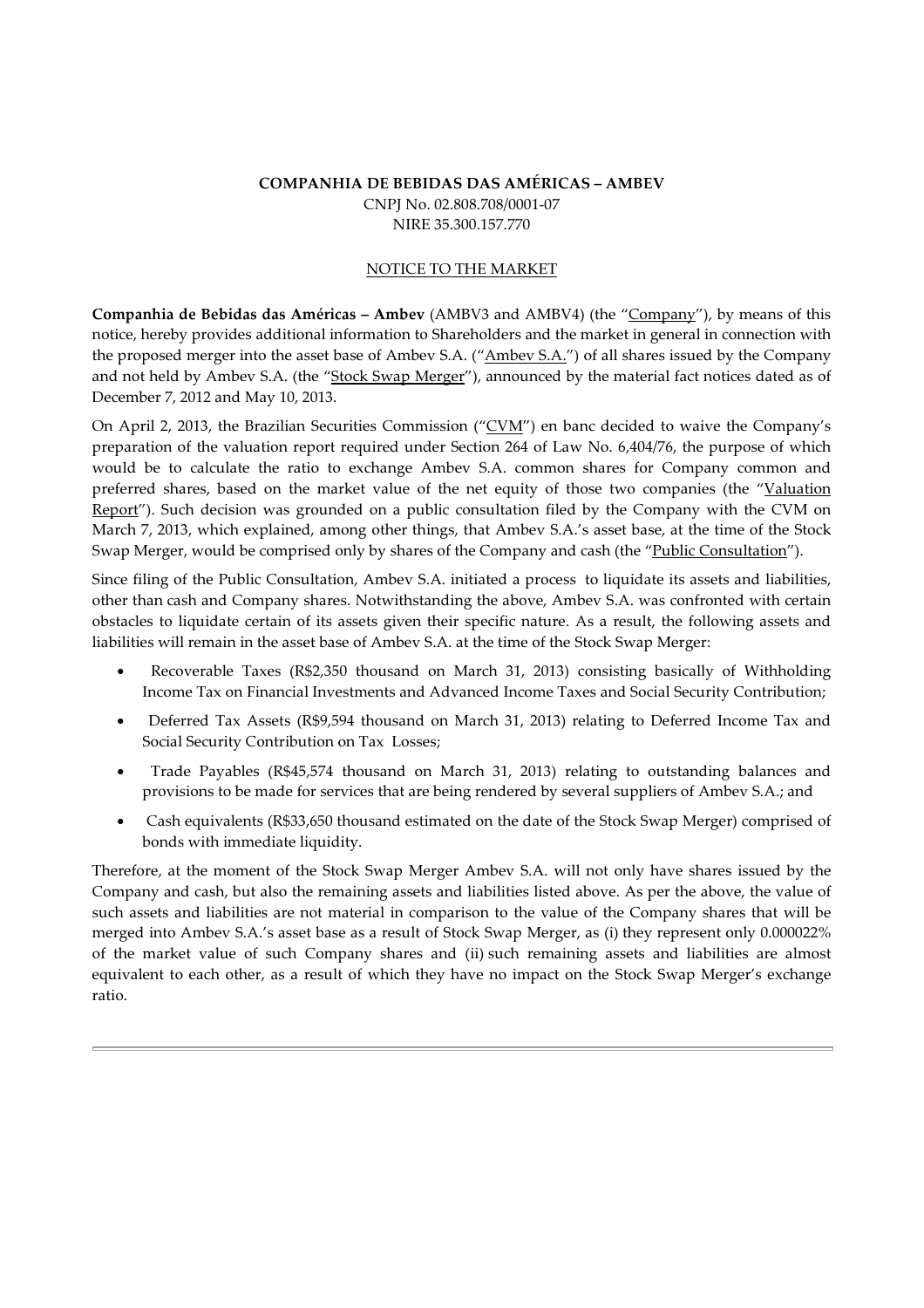Although we believe that this new scenario should not impact the original understanding of the CVM issued in connection with the Public Consultation, the Company has chosen to voluntarily prepare the Valuation Report with a view to providing additional information for the benefit of Ambev's shareholders and the market in general, as well as to comply with all legal and regulatory requirements.

Finally, the Company informs that, according to the Valuation Report released by the Company on this date, the valuation resulted in an exchange ratio of 4.997757 Ambev S.A. common shares for each Company common or preferred share, based on the market value of the Company's and Ambev S.A.'s net equity, which ratio is less favorable to the Company's shareholders than the Stock Swap Merger's exchange ratio of five Ambev S.A. common shares for each Company common or preferred share.

#### São Paulo, June 28, 2013.

# Companhia de Bebidas das Américas – Ambev Nelson José Jamel Investor Relations Officer

### Additional Information and Where to Find:

This Notice to the Market is for informational purposes only and is neither an offer to purchase or a solicitation of an offer to sell any shares or other securities of Ambev S.A. or the Company nor a solicitation of any proxy, vote or approval. The proposed Stock Swap Merger of Ambev S.A. with the Company described in this Notice to the Market will be submitted to a vote of the shareholders of those companies at separate shareholders' meetings of each of them.

The distribution of new common shares (including in the form of American Depositary Shares ("ADSs")) of Ambev S.A. to holders of the Company's shares and ADSs will be made only pursuant to an effective registration statement that Ambev S.A. intends to file with the U.S. Securities and Exchange Commission (the "Commission"). In connection with the Stock Swap Merger, Ambev S.A. plans to file with the Commission (i) one or more registration statements on Form F-4 containing a prospectus that will be mailed to holders of ADSs of the Company and (ii) other documents regarding the proposed Stock Swap Merger. Investors and security holders of the Company are urged to carefully read those materials and the definitive versions thereof, as well as any other relevant documents filed with the Commission as they become available, because they will contain important information about Ambev S.A., the Company and the Stock Swap Merger. Investors and security holders will be able to obtain the documents filed by Ambev S.A. with the Commission regarding the proposed Stock Swap Merger, when available free of charge on the Commission's website at www.sec.gov or from the Company.